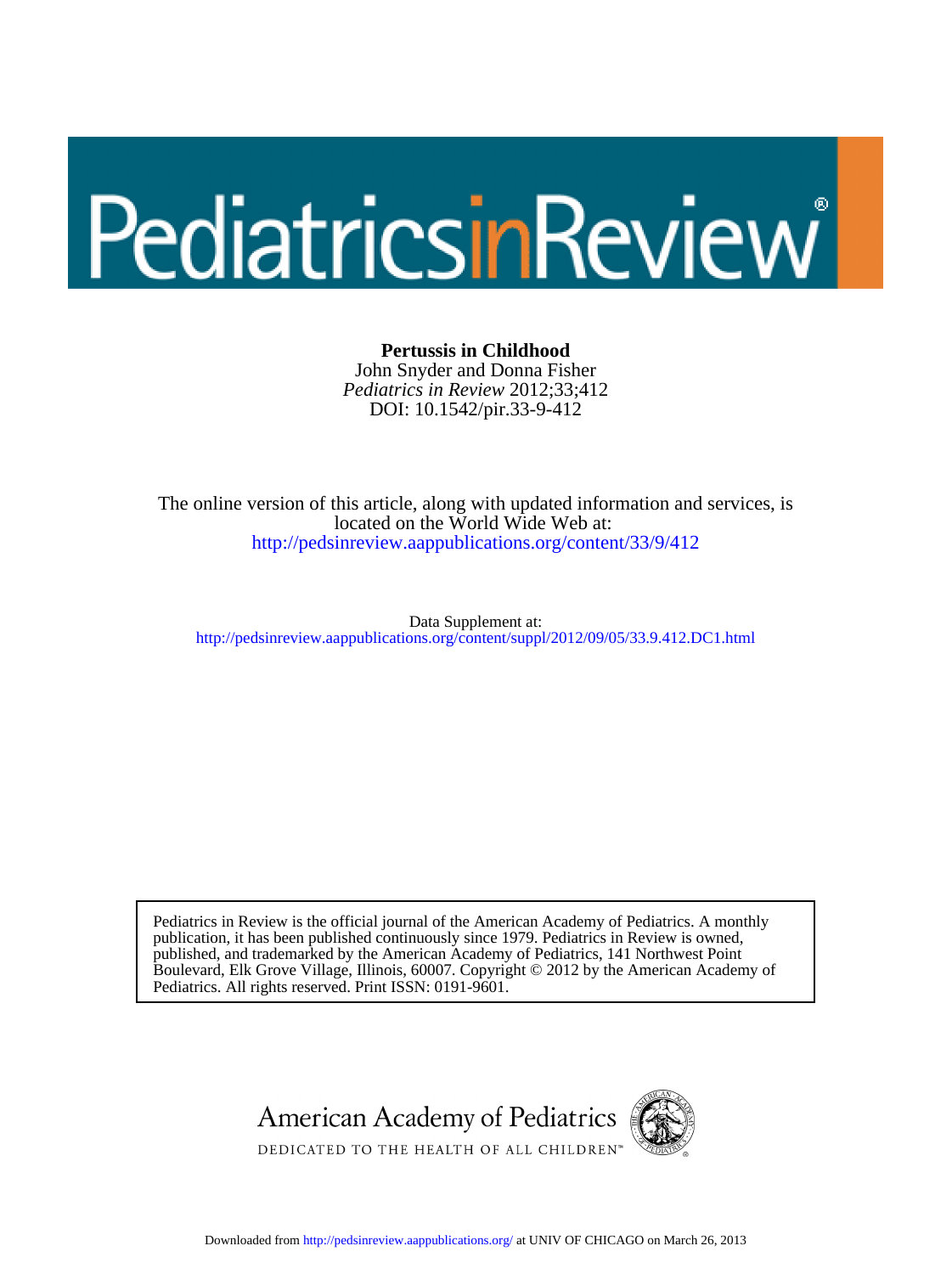# Pertussis in Childhood

John Snyder, MD,\* Donna Fisher, MD†

Author Disclosure Drs Snyder and Fisher have disclosed no financial relationships relevant to this article. This commentary does contain a discussion of an unapproved/ investigative use of a commercial product/ device.

# Educational Gap

The incidence in the United States of pertussis, a potentially fatal disease, has increased during the past decade and new recommendations for vaccination have been made in recent years.

### Objectives After reading this article, readers should be able to:

- 1. Understand the pathophysiology of pertussis.
- 2. Describe the clinical presentation, natural history, and potential complications of pertussis infection.
- 3. Appreciate the changing epidemiology of pertussis.
- 4. Master the laboratory diagnosis and medical management of pertussis infection.
- 5. Describe the vaccination strategies for the prevention of pertussis infection.

#### Introduction

Pertussis, commonly known as "whooping cough," is a respiratory illness caused by the bacterium Bordetella pertussis. The classic clinical syndrome causes morbidity by affecting the upper respiratory tract in patients of all ages. The disease can be modified greatly and prevented by primary vaccination. An ongoing resurgence of clinical pertussis has been seen in the United States over the past decade, with increasing numbers of young infants affected despite the availability of effective vaccines. It is important to understand the biological properties of the bacterium, the clinical presentation, and the factors contributing to the continuing burden of this disease.

#### The Organism and Pathophysiology

B pertussis is a small Gram-negative coccobacillus that infects only humans. It is aerobic and grows best at  $35^{\circ}$ C to  $37^{\circ}$ C. Bordetella species, including B pertussis and B parapertussis, are fastidious and difficult to grow on media usually used in the laboratory to grow respiratory pathogens; B pertussis requires supplemental growth factors including charcoal, blood, and starch. Media such as Bordet-Gengou, which contains potato starch, and charcoal-based Regan-Lowe media typically are used in microbiology laboratories for culturing the organism.

#### **Abbreviations**

- CDC: Centers for Disease Control and Prevention
- DTP: diphtheria, tetanus, and whole cell pertussis vaccine
- DTaP: diphtheria, tetanus, and acellular pertussis vaccine
- PCR: polymerase chain reaction
- PT: pertussis toxin
- RSV: respiratory syncytial virus
- Tdap: diphtheria, tetanus, and acellular pertussis vaccine (reduced diphtheria component)

B *pertussis* causes irritation and inflammation by infecting the ciliated respiratory tract epithelium. The ensuing tissue necrosis and epithelial cell damage recruits macrophages, and reactive lymphoid hyperplasia of peribronchial and tracheobronchial lymph nodes occurs.

The bacterium has several virulence factors and toxins that are important in the pathogenesis of the disease and also play a role in inducing protective immune responses. Filamentous hemagglutinin and fimbriae are adhesins required for tracheal colonization. These substances are highly immunogenic and are major components of acellular vaccines.

<sup>\*</sup>Assistant Professor of Pediatrics, Tufts University School of Medicine, Boston, MA; Associate Director, Pediatric Residency Program, Baystate Children's Hospital, Springfield, MA.

<sup>†</sup> Assistant Professor of Pediatrics, Tufts University School of Medicine, Boston, MA; Interim Chief, Division of Pediatric Infectious Diseases, Baystate Children's Hospital, Springfield, MA.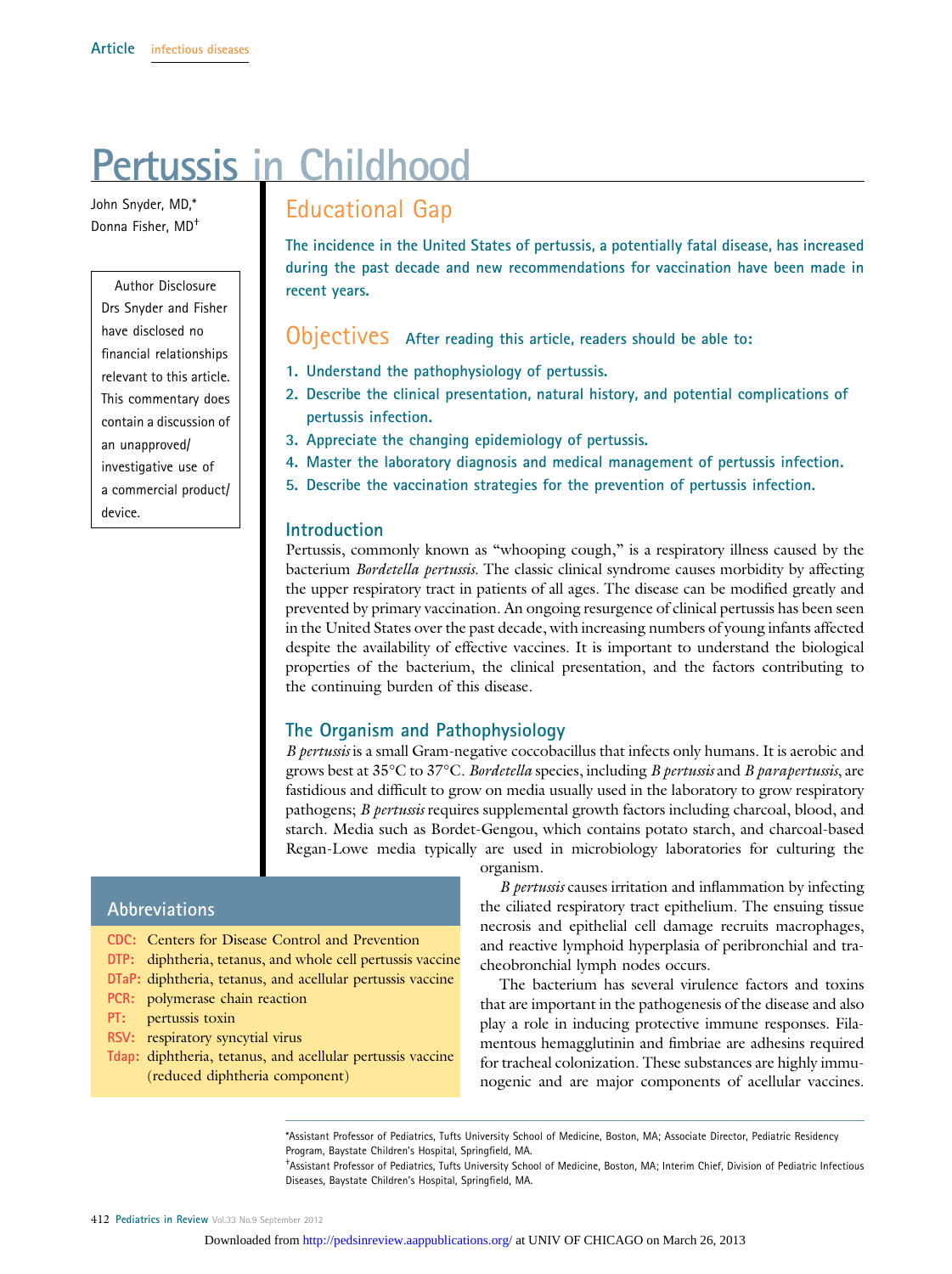Other virulence factors such as pertactin and pertussis toxin (PT) can act as adhesins as well. PT can inactivate or suppress signaling pathways of the immune system in the lung, which delays recruitment of neutrophils. The role of pertussis toxin in the pathogenesis of pertussis is not fully understood. The toxin has been shown to cause leukocytosis with lymphocytosis and possibly the rare encephalopathy seen in the clinical disease. Other direct systemic effects of PT include sensitization of the beta-islet cells of the pancreas. This effect can lead to hyperinsulinemia with a resistant hypoglycemia, and sometimes occurs in young infants who have poor feeding, which exacerbates the symptoms. Adenylate cyclase toxin inhibits migration and activation of phagocytes and T cells.

#### Epidemiology

Worldwide, an estimated 50 million cases and 300,000 deaths due to pertussis occur annually. (1) In the United States, pertussis is an endemic disease, with periodic epidemics every 3 to 5 years and frequent outbreaks. The last peak in the incidence of pertussis occurred in 2005, when  $\approx$  25,000 cases were reported nationally. Increasing incidence has been noted in the United States and other countries despite widespread immunization. In 2009, nearly 17,000 cases of pertussis were reported in the United States, with many more going unreported. (2)

In the past year, 9,477 cases of pertussis (including

10 infant deaths) were reported in California, the highest incidence in the state since the cyclical peak in 2005. (3) According to the Centers for Disease Control and Prevention (CDC), 50% of infants under age 1 year who are infected with pertussis will require hospitalization. Of these, 50% will develop pneumonia and 1% will die of complications from their infection. Pertussis morbidity and mortality is most significant in infants younger than age 3 months. Infants in this age group have the highest incidence of hospitalization, admission to intensive care units, and death from pertussis.

In a review of a national pediatric inpatient database from 2000 to 2003, 86% of all hospitalizations for pertussis were in infants age  $\langle 3 \rangle$ months. (4) In the United States and other industrialized countries, the resurgence of pertussis is being seen in very young infants who are not fully immunized, and in children and adolescents aged 10 years and older. Waning vaccine-induced immunity and lack of natural booster events may account for many of those cases in this older age group. Other factors that might be contributing to the increase in reported cases of pertussis are heightened awareness and reporting among health-care providers, increased use of polymerase chain reaction (PCR) testing for diagnosis, and decreased pertussis vaccination rates in some areas (Fig 1).

Pertussis in developing countries is still the source of the highest disease burdens, primarily in Asia, Africa, and South America. Pertussis worldwide remains one of the top 10 causes of mortality in infants younger than age 1 year. Varying case definitions make comparisons of incidence between countries difficult. Hospitalization rates sometimes are used to follow incidence and the severity of outbreaks.

A clinical case is defined commonly as a cough illness lasting at least 2 weeks with one of the following: paroxysms of coughing, inspiratory "whoop," or posttussive vomiting without other apparent cause (as reported by a health professional). A confirmed case is defined as any cough illness in which B pertussis is isolated by culture. A case that satisfies the clinical case definition and is confirmed by PCR, or that has an epidemiological link to a laboratory-confirmed case,



Figure 1. Reported pertussis incidence by age group 1990–2008. Source: Centers for Disease Control and Prevention, National Notifiable Diseases Surveillance System; 2009.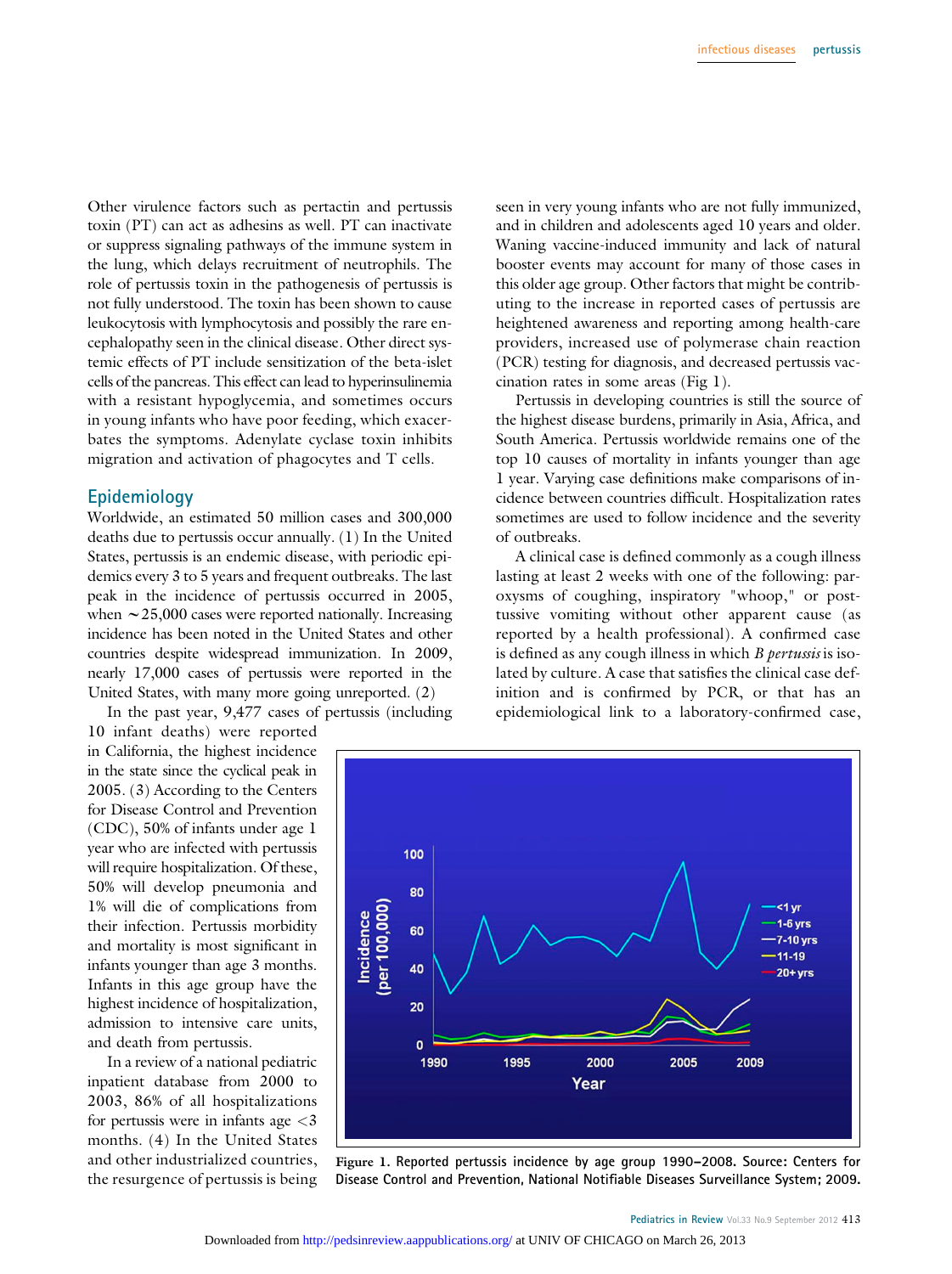also may be considered a true case, particularly in outbreak situations.

#### Clinical Presentation and Natural History

Pertussis is spread by aerosol droplets expelled while coughing or sneezing in proximity to others. Many infants who get pertussis are infected by older siblings, parents, or caregivers who may have only mild symptoms. After an incubation period of 7 to 14 days, the natural history of pertussis tends to follow a relatively predictable clinical course, although disease severity and prognosis are quite variable. Because of this variability, a high degree of suspicion is necessary to make a timely diagnosis. A child suspected of having pertussis should be placed in appropriate isolation until the infection is confirmed or ruled out. A patient suspected of having pertussis should be masked in waiting rooms and when sent for ancillary testing.

#### Catarrhal Phase

The catarrhal phase of pertussis lasts from 1 to 2 weeks and includes nonspecific complaints. The mild fever, cough, and nasal signs and symptoms associated with this early phase of the illness are similar to those seen in many viral upper respiratory tract infections, which often leads to a delay in identifying suspected cases. During this phase of the illness, the cough worsens as the patient progresses to the paroxysmal phase.

#### Paroxysmal Phase

The paroxysmal phase of the illness lasts from weeks 2

to 6. This phase is characterized by paroxysms of cough, often described as "rapid fire" or "staccato." Classically, as many as 5 to 10 uninterrupted coughs occur in succession, followed by a "whoop" as the patient rapidly draws in a breath. An audio file of the cough and whoop can be accessed online through the following link: [http://www.pkids.](http://www.pkids.org/diseases/pertussis.html) [org/diseases/pertussis.html](http://www.pkids.org/diseases/pertussis.html). This classic whooping sound is heard less commonly in adolescents and adults.

The paroxysms may occur several times per hour and can be associated with cyanosis, salivation, lacrimation, and post-tussive emesis. These paroxysms can be exhausting and often interfere with sleep and nutritional intake. Despite the severe spells, patients often appear relatively well between episodes.

Infants younger than age 6 months often have a less typical presentation. The classic "whoop" may be absent, and gasping, gagging, and apnea can occur. Sudden death has been reported. As the cough gradually improves, the patient enters the convalescent phase of the illness.

#### Convalescent Phase

Following the peak of the paroxysmal phase, improvement in respiratory tract integrity and function is associated with decreasing frequency and severity of the coughing episodes. The duration of this convalescent phase is highly variable, lasting from weeks to months.

#### **Complications**

Pertussis is most severe in infants under age 6 months, for whom the mortality rate is  $\sim$  1%. Greater than 80% of deaths related to pertussis infection occur in infants under age 1 year, with more than half of these deaths occurring in infants age  $\leq$  2 months. (5) The disease tends to be milder or even subclinical in those protected by immunization.

Complications of pertussis include apnea, pneumonia, seizures, encephalopathy, and death. Pneumonia may be primary or secondary to coinfection. Concomitant infection with other organisms such as influenza or respiratory syncytial virus (RSV) can lead to a more severe clinical course.

The paroxysms themselves can result in pressurerelated complications such as pneumothorax or



Figure 2. Average annual incidence of pertussis hospitalizations and number (percent) of hospitalizations according to age group in the KID (2000 and 2003). Reprinted, with permission, from Shinall MC et al. "Potential impact of acceleration of the pertussis vaccine primary series for infants." Pediatrics. 2008;121:484–492.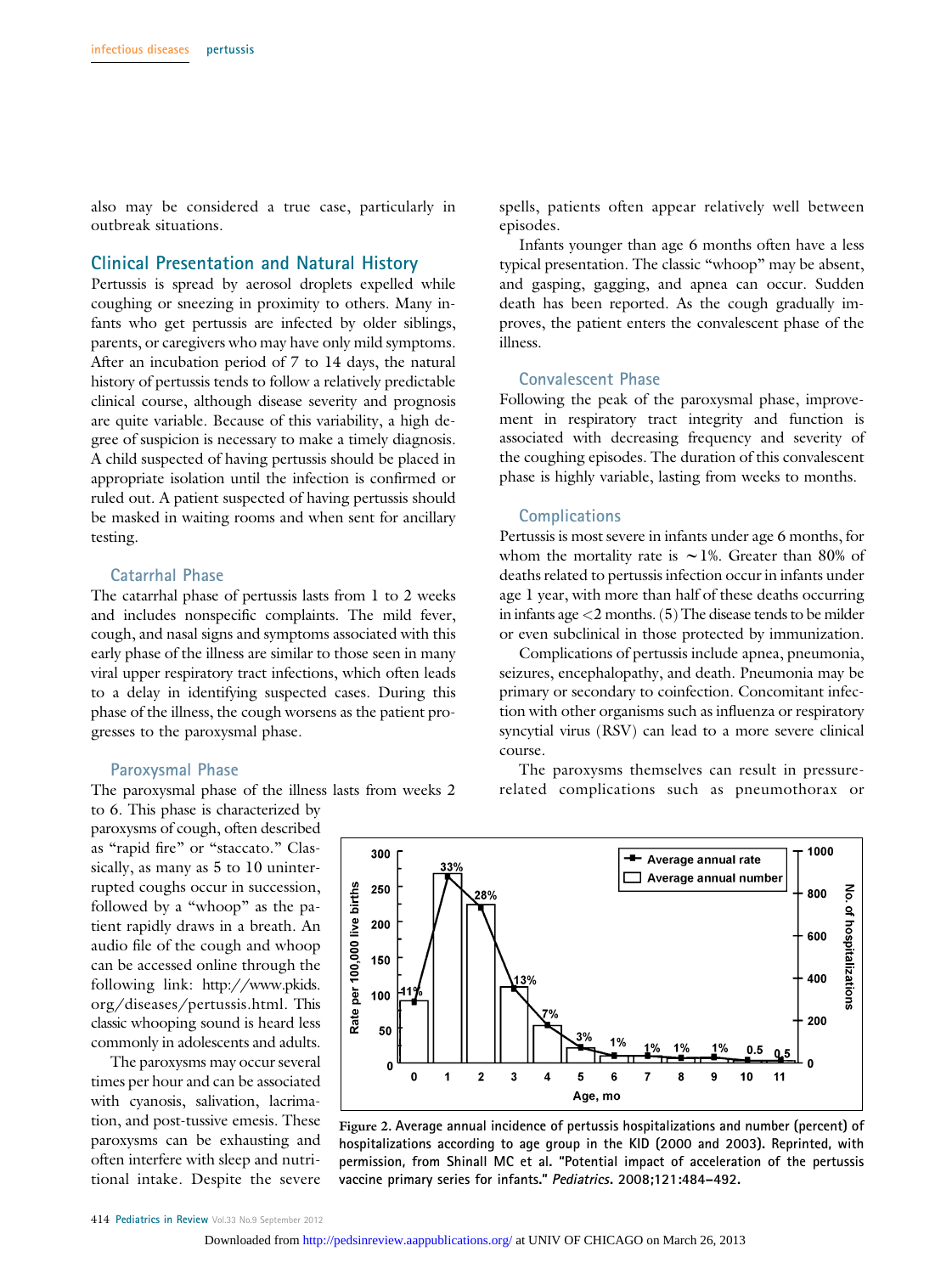pneumomediastinum, subcutaneous emphysema, superficial petechial hemorrhage, rib fracture, rectal prolapse, and even intracranial hemorrhage.

Infants afflicted with pertussis often require hospitalization for fluid, nutritional, and respiratory support. During the years 1999–2003, the hospitalization rate for infants age  $\leq 6$  months was 78%. (6) In a recent review that used the Kids' Inpatient Database, 86% of children under age 1 year who were hospitalized with pertussis were age  $\leq 3$  months (Fig 2). (4)

#### Diagnosis by Laboratory Studies

Isolation of B pertussis from nasopharyngeal swab or aspirate cultured on specialized media used to be the gold standard for detecting the organism. Because the organism is variably present only in the early stage of the illness, yield from cultures done later, when clinical symptoms are more evident, is low. Specimens obtained 3 weeks after the onset of cough produces yields as low as 1% to 3%. Adolescents and adults tend to present later in the course of the illness, and the culture rate in this population is very low. Culture time generally is 2 weeks. In unimmunized infants with a high bacterial load who are cultured early in the illness, cultures may be positive in as little as 72 hours. Culture also will identify cases that are caused by B parapertussis.

Although culture remains the gold standard laboratory test to confirm the diagnosis of B pertussis, PCR is beginning to replace culture as the diagnostic test of choice for B pertussis in many clinical settings. PCR for B pertussis is a rapid, specific, and sensitive diagnostic test that will remain positive late in the course of the illness. Even in the presence of antibiotic treatment, PCR often will remain positive for as long as 7 days. Many laboratories perform only PCR and do not use culture for identifying B pertussis, although most state public health laboratories do maintain the ability to perform both culture and PCR testing.

The PCR test also has been adopted as an acceptable method for diagnostic case surveillance in the United States. However, because there are still no nationally standardized assays, sensitivity and specificity vary among laboratories. Since the advent of PCR testing for identifying pertussis, the number of confirmed cases has increased. Culturing for B pertussis still may have a role in some special circumstances, such as during an outbreak. In several instances, cases detected solely on the basis of PCR in hospital settings have proven to be "pseudo-outbreaks" due to false-positive PCR results. (7)

# Table 1. Laboratory Methods for Diagnosing Pertussis Infection

| <b>Test</b>                                                                                                                             | Sensitivity,<br>$\frac{0}{0}$ | Specificity,<br>$\frac{0}{0}$ | <b>Optimal Timing</b>                                         | Advantages                                                                                                         | <b>Disadvantages</b>                                                                                                                   |
|-----------------------------------------------------------------------------------------------------------------------------------------|-------------------------------|-------------------------------|---------------------------------------------------------------|--------------------------------------------------------------------------------------------------------------------|----------------------------------------------------------------------------------------------------------------------------------------|
| Culture                                                                                                                                 | $12 - 60$                     | 100                           | <2 wk postcough onset                                         | Very specific (100%)                                                                                               | Low sensitivity; 7-10<br>day delay between<br>specimen collection<br>and diagnosis                                                     |
| Polymerase<br>chain<br>reaction                                                                                                         | $70 - 99$                     | $86 - 100$                    | <4 wk postcough onset                                         | Rapid test; more sensitive<br>than culture; organisms<br>do not need to be<br>viable; positive<br>postantibiotics. | No FDA approved tests<br>or standardization;<br>potential for false<br>positives; DNA<br>cross-contamination<br>can be problematic     |
| Paired sera                                                                                                                             | $90 - 92$                     | $72 - 100$                    | At symptom onset and<br>4-6 wk later                          | <b>Effective indication of</b><br>mounting antibody<br>titers                                                      | Late diagnosis; no<br><b>FDA-approved tests</b><br>or standardization                                                                  |
| Single sera                                                                                                                             | $36 - 76$                     | 99                            | At least 2 wk postcough<br>onset; ideally 4-8 wk<br>postcough | Useful for late diagnosis<br>or postantibiotics                                                                    | No FDA-approved test<br>or standardization;<br>possibly confounded<br>by recent<br>vaccination;<br>diagnostic cutoffs<br>not validated |
| FDA=Food and Drug Administration.<br>Adapted from Centers for Disease Control and Prevention (CDC) Pertussis and Diphtheria Laboratory. |                               |                               |                                                               |                                                                                                                    |                                                                                                                                        |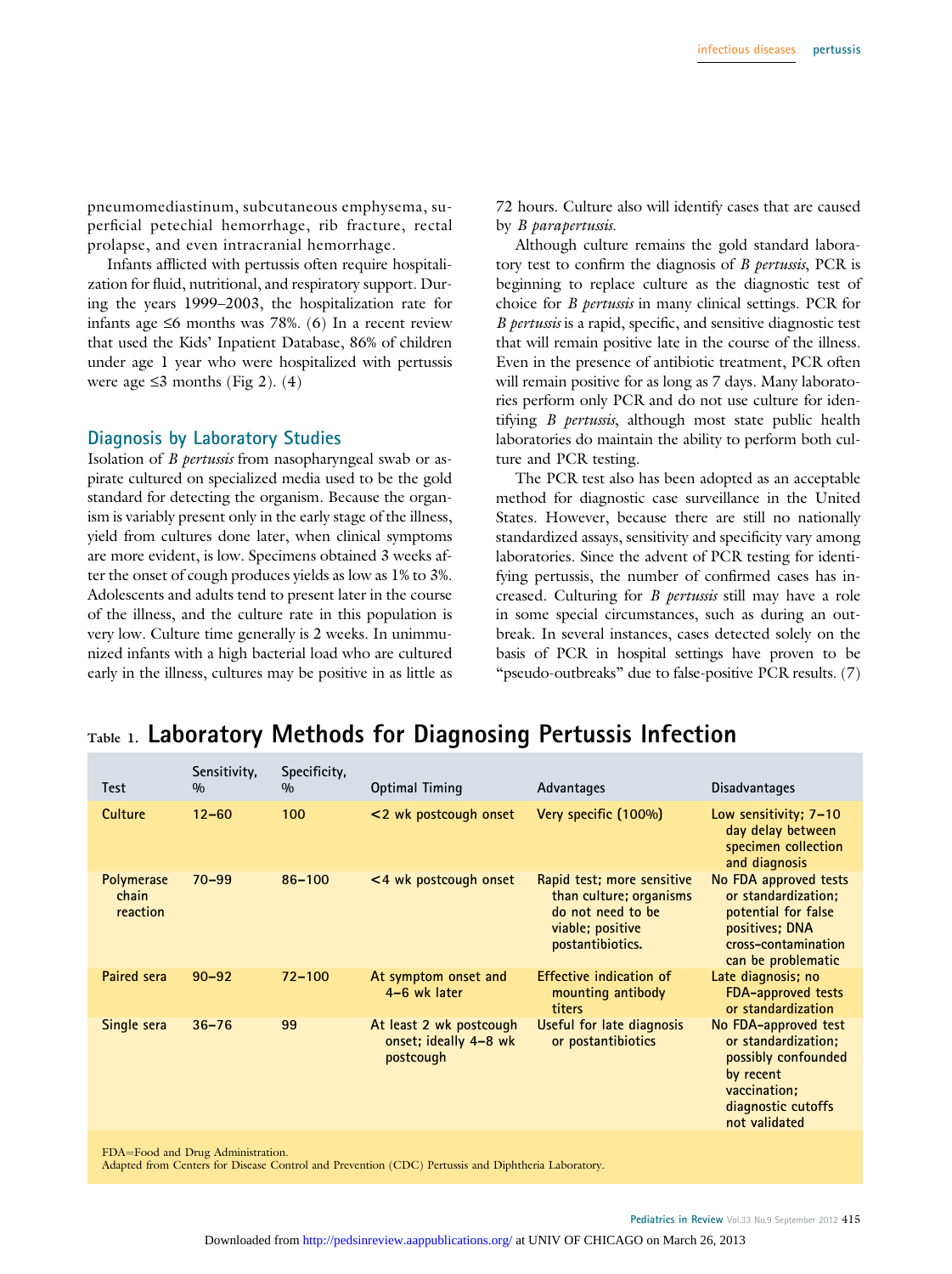Because direct fluorescent antibody testing of nasopharyngeal secretions has been demonstrated in some studies to have low sensitivity and variable specificity, such testing should not be relied upon as a criterion for laboratory confirmation. Most laboratories therefore have discontinued use of the fluorescent antibody testing of nasal secretions for pertussis.

Serological testing for pertussis is available in some areas, but it is not standardized and, therefore, also should not be relied upon as a criterion for laboratory confirmation. Antibodies to PT are the most common serological test performed, generally utilizing an enzyme-linked immunosorbent assay. Pertussis-specific immunoglobulin M testing is not available routinely. In a nonimmune child, a single positive immunoglobulin G assay done during the second phase of the illness is considered diagnostic. In the presence of pre-existing immunity, a rise in titer using paired specimens 2 to 3 weeks after onset of clinical illness is necessary and is considered the gold standard for serologic diagnosis (Table 1).

Leukocytosis, together with an absolute lymphocytosis on a peripheral complete blood count, is another laboratory finding supportive of B pertussis infection. This finding often correlates with disease severity, especially in very young infants. White blood cell counts as high as 30 to 60  $\times$ 10<sup>3</sup>/ $\mu$ L can be seen. Monitoring of fluids and electrolytes is necessary in infants with severe disease. Laboratory evaluation to rule out other respiratory illness may be necessary.

#### Differential Diagnosis

Other respiratory pathogens causing a cough illness can mimic pertussis. Because very young infants can present only with apnea episodes without the typical whoop or spasms of cough, RSV infection should be considered. Rapid viral antigen testing by various methods, including direct fluorescent antibody panels, direct enzyme immunoassays, and multiplex PCR panels, may help differentiate among RSV, influenza, and adenoviruses. Chlamydia trachomatis can present as a cough illness in neonates, but usually creates an interstitial pneumonitis pattern and lower respiratory tract findings. Other causes of prolonged cough illness in older children and adolescents include Chlamydia pneumoniae and Mycoplasma pneumoniae. Specific serologies can be sent for these atypical organisms.

#### Management

If left untreated, most individuals will clear B pertussis spontaneously from the nasopharynx within 2 to 4 weeks of infection. However, nasopharyngeal carriage can

persist for 6 weeks or more. During this period, individuals remain contagious and can spread the illness to others. When started early in the course of the illness, during the catarrhal stage, antibiotics can shorten the course and attenuate the severity of pertussis. Once the paroxysmal phase has started, however, antibiotics are not effective in altering the course of the disease. By this stage, clinical manifestations of the illness are due to toxin-mediated effects, and thus are not affected by antimicrobial therapy. Unfortunately, because the catarrhal phase of pertussis is nonspecific, resembling many benign upper respiratory tract infections, most cases are not yet diagnosed by this point in the illness.

Although the clinical course of pertussis is not readily affected by treatment, the use of an appropriate antibiotic is indicated, even in the catarrhal phase, because this therapy results in rapid clearance of the organism from the nasopharynx (usually within 5 days of the start of therapy) and thus can greatly shorten the period of contagiousness.

For many years, the standard regimen for the treatment of pertussis in children has been administration of oral erythromycin. Recent studies have demonstrated equal efficacy and improved tolerability of other macrolides, such as azithromycin. (8) Azithromycin is associated with fewer adverse gastrointestinal events, may be dosed once daily, and does not inhibit the cytochrome P450 system, and therefore may be preferable. In addition, erythromycin has been associated with an increased risk of pyloric stenosis when administered to infants in the first 2 weeks after birth. (9)

The use of trimethoprim-sulfamethoxazole also has been shown to be effective in eliminating the nasopharyngeal carriage of B pertussis and may be an appropriate alternative for individuals age  $>2$  months who are unable to take a macrolide. A recent Cochrane review of 13 clinical trials showed that a 7-day course of therapy is equally effective as a 14-day course and is associated with fewer adverse effects (Table 2). (10)

#### Prophylaxis

Antibiotics may prevent infection with *B pertussis* in exposed individuals if given within 21 days of symptom onset in the index case. The CDC and the American Academy of Pediatrics currently recommend prophylaxis of high-risk close contacts, as well as close contacts who may have contact with high-risk individuals. The recommended antibiotics and dosing regimens for pertussis prophylaxis are the same as for treatment. Because an individual's previous vaccination status may not always reliably predict his susceptibility to infection, this status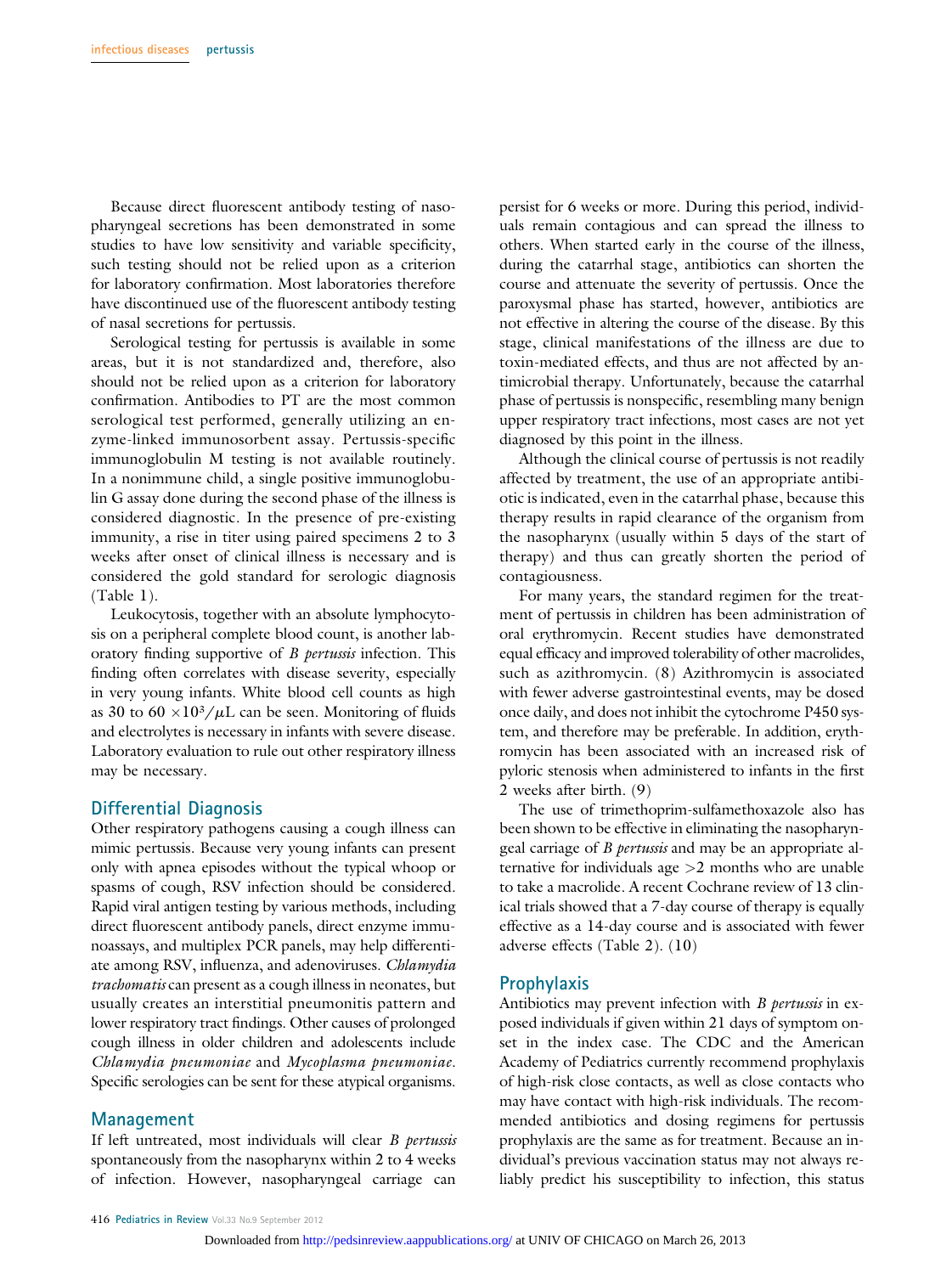# Table 2. Antibiotic Regimens for Treatment and Prophylaxis of Pertussis

| Agent                       | Dose and Regimen                                                                                                                                                                                                                                                                                                                                                                                                                     |
|-----------------------------|--------------------------------------------------------------------------------------------------------------------------------------------------------------------------------------------------------------------------------------------------------------------------------------------------------------------------------------------------------------------------------------------------------------------------------------|
| Azithromycin*               | • Infants age $\leq 6$ mo: 10 mg/kg for 5 days<br>• Infants and children age ≥6 mo: 10 mg/kg (maximum 500 mg) on day 1,<br>followed by 5 mg/kg per day (maximum 250 mg) on days $2-5$<br>• Adults: 500 mg on day 1, followed by 250 mg/day on days 2-5                                                                                                                                                                               |
| Clarithromycin <sup>*</sup> | • Infants aged <1 mo: not recommended<br>• Infants and children aged $>1$ mo: 15 mg/kg per day (maximum 1 g/day)<br>in 2 divided doses each day for 7 days<br>• Adults: 1 g/day in 2 divided doses for 7 days                                                                                                                                                                                                                        |
| Erythromycin*               | • Infants aged <1 mo: Azithromycin is preferred because of risk for pyloric stenosis<br>with erythromycin. If erythromycin is used, the dose is 40–50 mg/kg per day<br>in 4 divided doses. These infants should be closely monitored for pyloric stenosis.<br>• Infants aged $>1$ mo and older children: 40–50 mg/kg per day (maximum 2 g/day)<br>in 4 divided doses for 14 days<br>• Adults: 2 g/day in 4 divided doses for 14 days |
| <b>TMP-SMX</b>              | • Infants aged <2 mo: contraindicated<br>• Infants aged >2 mo and children: TMP 8 mg/kg per day, SMX 40 mg/kg per day<br>in 2 divided doses for 14 days<br>• Adults: TMP 320 mg/day, SMX 1,600 mg/day in 2 divided doses for 14 days                                                                                                                                                                                                 |
|                             |                                                                                                                                                                                                                                                                                                                                                                                                                                      |

TMP=trimethoprim; SMX=sulfamethoxazole

\*Infants aged <1mo should be monitored closely for pyloric stenosis when treated with a macrolide.

Adapted from CDC. Recommended antimicrobial agents for the treatment and postexposure prophylaxis of pertussis. MMWR. 2005;54(RR14):1–16.

should not be a factor when determining the need for prophylaxis (Table 3).

Individuals with confirmed or suspected pertussis should be excluded from school or child care settings pending evaluation and completion of 5 days of an appropriate antibiotic. If not appropriately treated, individuals with pertussis should be kept from school or child care settings until 21 days have elapsed from the onset of cough. (11)

#### Prevention

Infection with *B pertussis* can be prevented through appropriate immunization. Available vaccines are 80% to 85% effective at preventing disease after completion of the primary series. Children who do become infected with  $B$  *pertussis* after immunization are more likely to have subclinical or less severe illness. All currently available pertussis vaccines are combined with tetanus (T) and diphtheria (D) toxoids, as either DTaP or Tdap (diphtheria, tetanus, and acellular pertussis vaccinereduced diphtheria and pertussis components) (Table 4).

The pertussis component of the vaccine designated ap or aP is acellular, containing varying amounts of PT, filamentous hemagglutinin, pertactin, and fimbriae antigens, depending on the vaccine type. The American Academy of Pediatrics and the CDC's Advisory Committee on Immunization Practices currently recommend a primary series of 3 DTaP doses to be given at age 2, 4, and 6 months, followed by boosters at age 15 to 18 months and 4 to 6 years. The fifth dose is not recommended if the fourth dose is administered at age  $\geq$ 4 years. Children who have confirmed cases of pertussis also should complete the immunization series against pertussis.

Because immunity to pertussis from the DTaP series wanes over time, a booster dose is recommended at age

# Table 3. Pertussis Prophylaxis: Definition of Close Contact and High Risk

| <b>Close Contact</b>                                                                  | <b>High Risk</b>                                 |
|---------------------------------------------------------------------------------------|--------------------------------------------------|
| • Close sharing of confined space with infected individual for $>1$ h                 | • Infants age $\lt 1$ y                          |
| • Direct contact with respiratory, oral, or nasal secretions<br>from infected patient | • Pregnant women in third trimester              |
| • Face-to-face exposure within 3 ft of infected patient                               | • Immunocompromised<br>• Underlying lung disease |

Adapted from CDC. Recommended antimicrobial agents for the treatment and postexposure prophylaxis of pertussis. MMWR. 2005;54(RR14):1-16.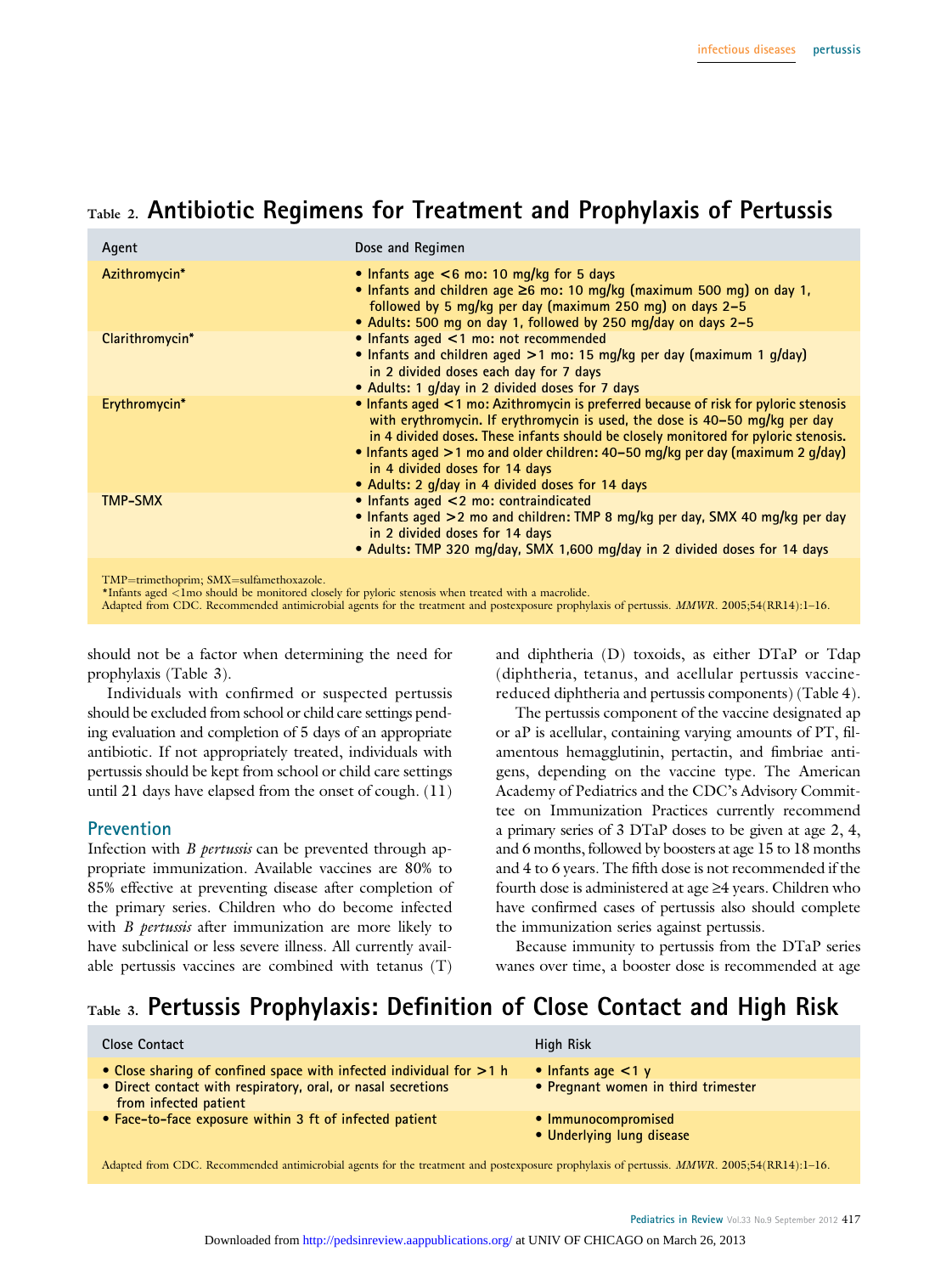# Table 4. Pertussis-Containing Vaccines

| Pertussis-Containing Vaccines<br>for Children                      | <b>Brand</b>                                                                                                         | Licensed Date and Used For                                                                                                                                                                 |
|--------------------------------------------------------------------|----------------------------------------------------------------------------------------------------------------------|--------------------------------------------------------------------------------------------------------------------------------------------------------------------------------------------|
| <b>DTaP</b><br>$DTaP+IPV+HepB$<br>$DTaP + IPv + Hib$<br>$DTaP+IPV$ | <b>INFANRIX®*</b><br>DAPTACEL® <sup>+</sup><br><b>PEDIARIX®*</b><br>PENTACEL <sup>TM+</sup><br>KINRIX <sup>TM*</sup> | First licensed in 1991; used for all childhood doses<br>Used for the first 3 doses<br>Approved in 2008; used for primary 4-dose series<br>Approved in 2008; used for booster dose at 4-6 y |
| Pertussis-Containing Vaccines for<br>Adolescents and Adults        | <b>Brand</b>                                                                                                         | Licensed Date                                                                                                                                                                              |
| <b>Tdap</b>                                                        | $ADACEL@+$<br><b>BOOSTRIX®*</b>                                                                                      | First available in 2005                                                                                                                                                                    |
| <b>Other Vaccines</b>                                              | <b>Brand</b>                                                                                                         | Licensed Date                                                                                                                                                                              |
| Pertussis only<br>DT/Td                                            | DECAVACTM+<br>TENIVAC <sup>TM+</sup>                                                                                 | Not available in the United States<br>Do not contain pertussis; DT used for primary series<br>when pertussis vaccination was not desired;<br>Td used in persons aged $\geq 7$ y            |

D=diphtheria toxoid; d=diphtheria toxoid reduced dose; T=tetanus toxoid; P=pertussis vaccine; aP=acellular pertussis vaccine; ap=acellular pertussis

vaccine reduced dose. \*GlaxoSmithKline, Research Triangle Park, NC.

† Sanofi Pasteur Inc., Swiftwater PA.

Adapted from CDC, Manual for the Surveillance of Vaccine-Preventable Diseases (5th Edition, 2011).

11 to 18 years, and preferably between age 11 and 12 years. This booster is administered by using the Tdap formulation of the vaccine, which contains a reduced dose of both the diphtheria and pertussis components to minimize local reactions.

Although it is not Food and Drug Administrationapproved for children age 7 through 9 years, the Advisory Committee on Immunization Practices recommends a single dose of Tdap for children age 7 through 9 years who are not fully immunized against pertussis. This group includes children who have received fewer than 4 doses of DTaP, children who have received 4 doses of DTaP with the last dose given before age 4 years, and children whose immunization status is unknown. The booster is recommended also for adults aged 19 and older.

The incidence of pertussis in infants and children declined dramatically following the introduction of widespread immunization in this country. In the past decade, however, pertussis rates have been climbing. There has been a shift also in the age distribution of disease. Although infants younger than age 6 months still account for the majority of reported cases of pertussis, older children and adolescents represent an increasingly large proportion of the clinical cases.

In addition, many cases of pertussis remain undiagnosed in the United States, because illness often goes unrecognized in adolescents and adults who may not have typical symptoms. In adults, pertussis illness may not be recognized because it is a subclinical disease at least 40% of the time. (12)

Evaluation of pertussis-specific serological responses after illness indicates that prolonged cough illness in adolescents and adults often is diagnosed incorrectly as bronchitis or a viral upper respiratory tract infection.

Adults who have these clinical syndromes may be important reservoirs for spread of infection to infants. (13) Many studies have shown that the rates of interfamilial and household transmission to unimmunized infants are high. When the source can be identified in these studies of newborns with pertussis, family members are the source of transmission in up to 83% of cases. In one study, parents accounted for 55% of sources, siblings for 16%, and other family members and friends for another 18% when a source was identified. (14) Another study identified household contacts of infants younger than age 6 months age with pertussis and attributed the source to be mothers 38% of the time and siblings 41% of the time. (15)

Although the explanation for the changing epidemiology of pertussis infection is unclear, it is believed to be due both to an increased awareness and recognition of cases and to waning vaccine efficacy over time. Recent evidence suggests that at least some of this waning vaccine efficacy may be due to antigenic divergence between circulating and vaccine strains of  $B$  *pertussis.* (16)

With an adolescent Tdap vaccination rate of only 56%, and an adult rate of  $<$  6%, an increased effort at vaccinating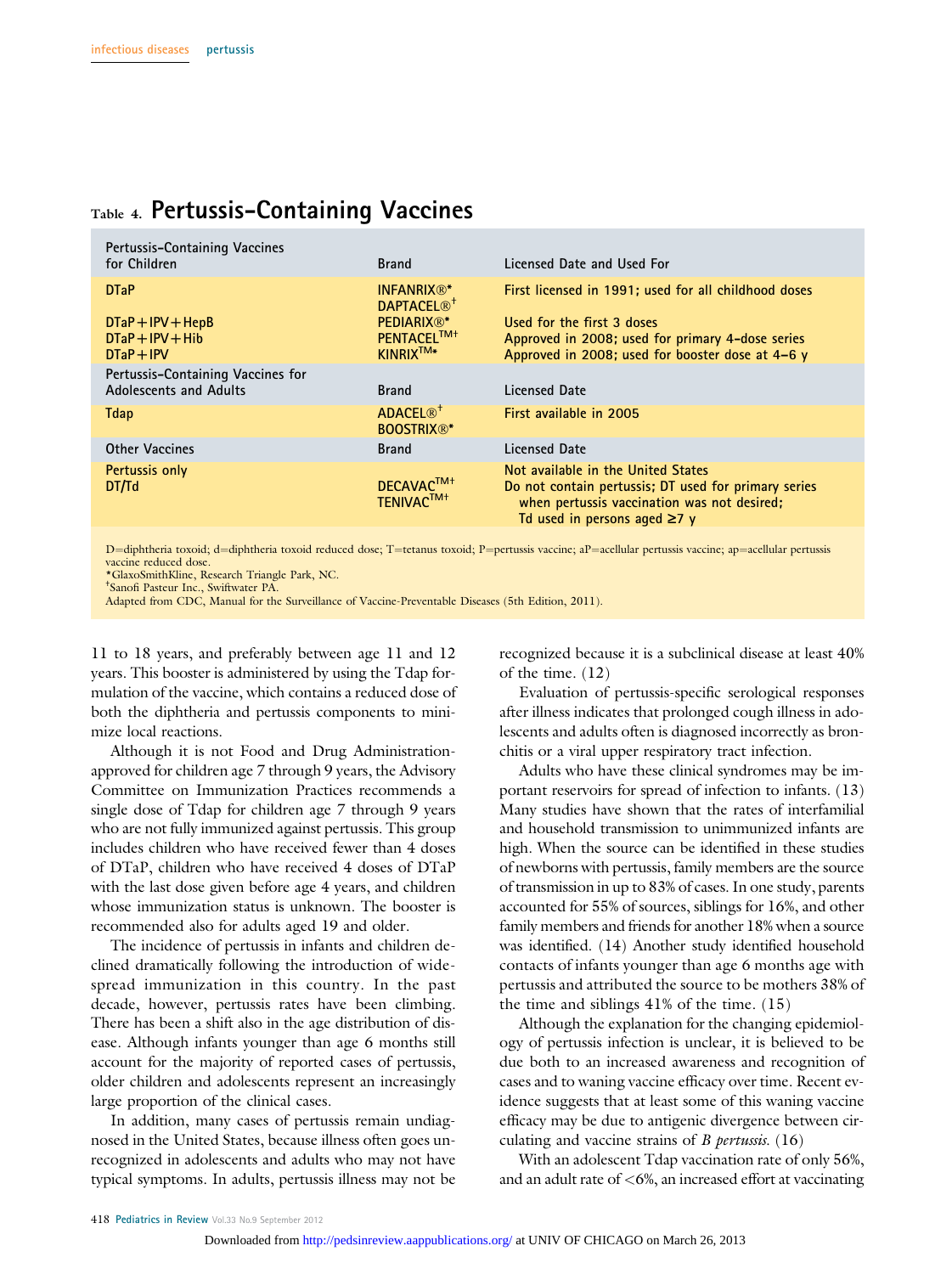this older population is an important step in breaking the cycle of infection. Recent outbreaks of pertussis in infants and young children in populations with high vaccine refusal have raised the concern that pockets of underimmunization also may be contributing to the increase in pertussis cases. Recent evidence has confirmed higher rates of pertussis infection in populations of vaccine refusers. (17)

Infants, particularly those under age 3 months, are most vulnerable to the serious complications of pertussis infection. These infants typically become infected from adolescents and adults whose immunity has waned over time, making the Tdap booster an extremely important element of the overall pertussis prevention strategy. Because immunization with Tdap during pregnancy confers protection to the newborn as a result of transplacental antibodies, the CDC also recommends Tdap for pregnant women after 20 weeks' gestation who have not already received it, or whose vaccination status is unknown. If Tdap is not given during pregnancy, it should be given in the immediate postpartum period.

DTaP or Tdap (depending on age) is also recommended by the CDC for all family members and caregivers of the infant, including adults age  $\geq 65$  years, for whom Tdap is not US Food and Drug Administration-approved. This "cocooning" strategy can effectively shield the susceptible newborn from exposure to pertussis infection. Recent evidence suggests that newborns themselves may be able to mount an adequate antibody response to pertussis vaccine. Further research on infant immunization against pertussis may lead the way to improved protection for this most vulnerable population. (18)(19)

#### Vaccine Safety

An effective pertussis vaccine has been in use in the United States since the introduction of the original whole cell pertussis vaccine in the mid-1940s. This vaccine was combined with diphtheria and tetanus toxoids as the diphtheria, tetanus, and whole cell pertussis vaccine (DTP) vaccine in 1947. Although this vaccine was effective, it was associated with a high frequency of significant but nonlife-threatening adverse events, ranging from high fever to hypotonic-hyporesponsive episodes. These reactions were a consequence of the large number of proteins present in this whole cell preparation.

Fear of these sometimes frightening reactions led some parents and clinicians to link the vaccine to brain damage and other conditions that were seen following vaccination with DTP. Antivaccine groups and negative media coverage surrounding this alleged linkage created a backlash against the vaccine, resulting in a wave of successful litigation against the manufacturers of DTP. In the United States, pharmaceutical companies stopped producing the vaccine, requiring action from the federal government to safeguard the nation's supply by enacting the National Childhood Vaccine Injury Act of 1986. This act included the Vaccine Injury Compensation Program, which established a fund supported by an excise tax on each vaccine component to compensate parents of children who developed any condition listed on its compensable injury table.

Despite the long history of concern over the DTP vaccine, multiple well-designed studies have repeatedly failed to link the vaccine to brain injury.  $(20)(21)(22)(23)(24)(25)$ In 1990, the acellular pertussis vaccine (DTaP) was introduced, which is associated with a significantly reduced incidence of adverse events. Local reactions still are relatively common, with 20% to 40% of children experiencing some combination of local redness, swelling, and pain. Systemic reactions are uncommon, with 3% to 5% experiencing a fever  $(\geq 101^{\circ}F)$ . These reactions are seen most often following the fourth and fifth doses.

# Summary

- Pertussis is a serious and potentially fatal disease caused by the bacterium Bordetella pertussis. In infants under age 6 months, who are too young to be adequately protected by the vaccine, pertussis is associated with a hospitalization rate of almost 80% and a mortality rate of nearly 1%.
- Complications of pertussis include encephalopathy, pneumonia, apnea, seizures, and death. The course of the illness is more severe in young children, with infants under age 6 months most at risk for hospitalization and severe complications.
- A high degree of suspicion is important. Treatment usually is initiated too late in the illness to alter the course, but can prevent transmission of the disease to others.
- An effective vaccine is available and recommended for all children. Because of waning vaccine immunity over time, an additional dose of vaccine is recommended for older children and adults.
- Women whose pregnancy has passed 20 weeks or who are in the postpartum period who were not vaccinated previously or whose vaccination status is unknown, and other individuals who may come in contact with a newborn, should be vaccinated as part of a strategy to "cocoon" the newborn from infection.
- Enlarging pockets of underimmunization may be a contributing factor to the current upswing in pertussis cases, reminding us of the importance of maintaining high vaccination rates for the prevention of disease outbreaks.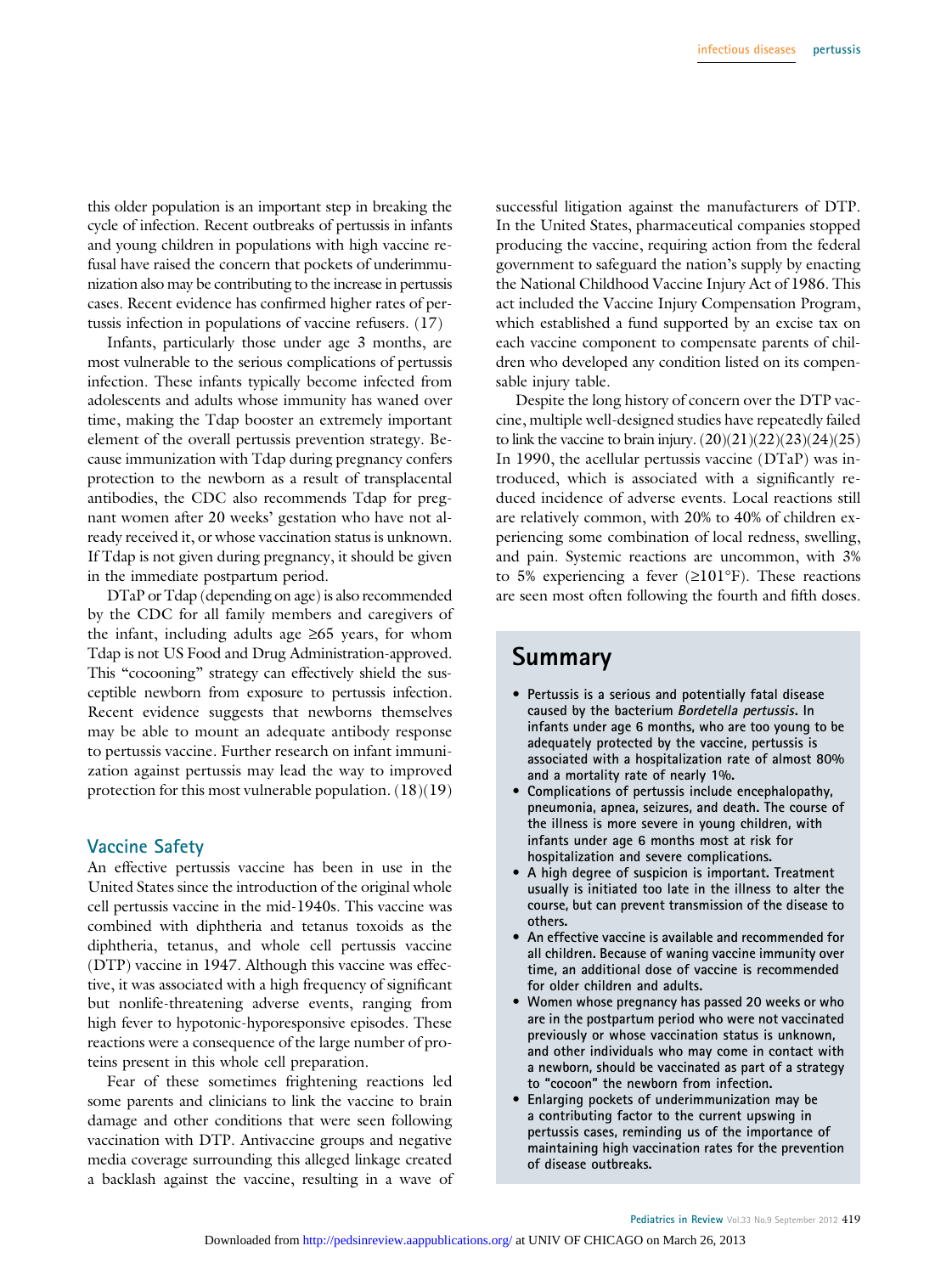#### References

1. World Health Organization. WHO –Recommended standards for surveillance of selected vaccine-preventable diseases. 2003. WHO/V&B/02.01, 28–30

2. Centers for Disease Control and Prevention. In: Roush S, McIntyre L, Baldy L, eds. 5th ed. Atlanta, GA: Manual for the Surveillance of Vaccine-Preventable Diseases; 2011

3. Centers for Disease Control and Prevention. Pertussis. (Whooping Cough) Outbreaks. Available at: [http://www.cdc.gov/pertussis/](http://www.cdc.gov/pertussis/outbreaks.html) [outbreaks.html.](http://www.cdc.gov/pertussis/outbreaks.html) Accessed January 4, 2012

4. Cortese MM, Baughman AL, Zhang R, Srivastava PU, Wallace GS. Pertussis hospitalizations among infants in the United States, 1993 to 2004. Pediatrics. 2008;121(3):484–492

5. Haberling DL, Holman RC, Paddock CD, Murphy TV. Infant and maternal risk factors for pertussis-related infant mortality in the United States, 1999 to 2004. Pediatr Infect Dis J. 2009;28(3):194–198 6. Centers for Disease Control and Prevention. QuickStats: rate of hospitalizations for pertussis among infants aged <6 months—United States, 1994–1998 and 1999–2003. MMWR. 2005;54(40):1027

7. Weber DJ, Miller MB, Brooks RH, Brown VM, Rutala WA. Healthcare worker with "pertussis": consequences of a false-positive polymerase chain reaction test result. Infect Control Hosp Epidemiol. 2010;31(3):306–307

8. Langley JM, Halperin SA, Boucher FD, Smith B; Pediatric Investigators Collaborative Network on Infections in Canada (PICNIC). Azithromycin is as effective as and better tolerated than erythromycin estolate for the treatment of pertussis. Pediatrics. 2004;114(1):e96–e101

9. Cooper WO, Griffin MR, Arbogast P, Hickson GB, Gautam S, Ray WA. Very early exposure to erythromycin and infantile hypertrophic pyloric stenosis. Arch Pediatr Adolesc Med. 2002; 156(7):647–650

10. Altunaiji S, Kukuruzovic R, Curtis N, Massie J. Antibiotics for whooping cough (pertussis). Cochrane Database Syst Rev. 2007;(3): CD004404

11. American Academy of Pediatrics. Pertussis (whooping cough). In: Pickering LK, Baker CJ, Kimberlin DW, Long SS, eds. Red Book: 2009. Report of the Committee on Infectious Diseases. 28th ed. Elk Grove Village, IL: American Academy of Pediatrics; 2009:504–519 12. Farizo KM, Cochi SL, Zell ER, Brink EW, Wassilak SG, Patriarca PA. Epidemiological features of pertussis in the United States, 1980-1989. Clin Infect Dis. 1992;14(3):708–719

13. Cherry J. Epidemiological, clinical, and laboratory aspects of pertussis in adults. Clin Infect Dis. 1999:28;S112-S117

14. Wendelboe AM, Njamkepo E, Bourillon A, et al; Infant Pertussis Study Group. Transmission of Bordetella pertussis to young infants. Pediatr Infect Dis J. 2007;26(4):293–299

15. De Greeff S, Mooi F, Westerhoff A, et al. Pertussis disease burden in the household: how to protect young infants. Clin Infect Dis. 2010;50(10):1339–1345

16. He Q, Mäkinen J, Berbers G, et al. Bordetella pertussis protein pertactin induces type-specific antibodies: one possible explanation for the emergence of antigenic variants? *J Infect Dis.* 2003;187(8): 1200–1205

17. Glanz JM, McClure DL, Magid DJ, et al. Parental refusal of pertussis vaccination is associated with an increased risk of pertussis infection in children. Pediatrics. 2009;123(6):1446–1451

18. Wood N, Siegrist C Neonatal immunization: where do we stand? Curr Opin Infect Dis. 2011;24(3):190–195

19. Wood N, Mclntyre P, Marshall H, Roberton D. Acellular pertussis vaccine at birth and one month induces antibody responses by two months of age. Pediatr Infect Dis J. 2010;29 (3):209–215

20. Pollock TM, Morris J. A 7-year survey of disorders attributed to vaccination in North West Thames Region. Lancet. 1983;1 (8327):753–757

21. Shields WD, Nielsen C, Buch D, et al. Relationship of pertussis immunization to the onset of neurologic disorders: a retrospective epidemiologic study. J Pediatr. 1988;113(5):801–805

22. Walker AM, Jick H, Perera DR, Knauss TA, Thompson RS. Neurologic events following diphtheria-tetanus-pertussis immunization. Pediatrics. 1988;81(3):345–349

23. Griffin MR, Ray WA, Mortimer EA, Fenichel GM, Schaffner W. Risk of seizures and encephalopathy after immunization with the diphtheria-tetanus-pertussis vaccine. JAMA. 1990;263(12): 1641–1645

24. Gale JL, Thapa PB, Wassilak SG, Bobo JK, Mendelman PM, Foy HM. Risk of serious acute neurological illness after immunization with diphtheria-tetanus-pertussis vaccine. A populationbased case-control study. JAMA. 1994;271(1):37–41

25. Ray P, Hayward J, Michelson D, et al; Vaccine Safety Datalink Group. Encephalopathy after whole-cell pertussis or measles vaccination: lack of evidence for a causal association in a retrospective case-control study. Pediatr Infect Dis J. 2006;25(9):768–773

## PIR Quiz

This quiz is available online at http://www.pedsinreview.aappublications.org. NOTE: Since January 2012, learners can take Pediatrics in Review quizzes and claim credit online only. No paper answer form will be printed in the journal.

# New Minimum Performance Level Requirements

Per the 2010 revision of the American Medical Association (AMA) Physician's Recognition Award (PRA) and credit system, a minimum performance level must be established on enduring material and journal-based CME activities that are certified for AMA PRA Category 1 Credit<sup>TM</sup>. In order to successfully complete 2012 Pediatrics in Review articles for AMA PRA Category 1 Credit<sup>TM</sup>, learners must demonstrate a minimum performance level of 60% or higher on this assessment, which measures achievement of the educational purpose and/or objectives of this activity.

Starting with the 2012 issues of Pediatrics in Review, AMA PRA Category 1 Credit<sup>TM</sup> can be claimed only if 60% or more of the questions are answered correctly. If you score less than 60% on the assessment, you will be given additional opportunities to answer questions until an overall 60% or greater score is achieved.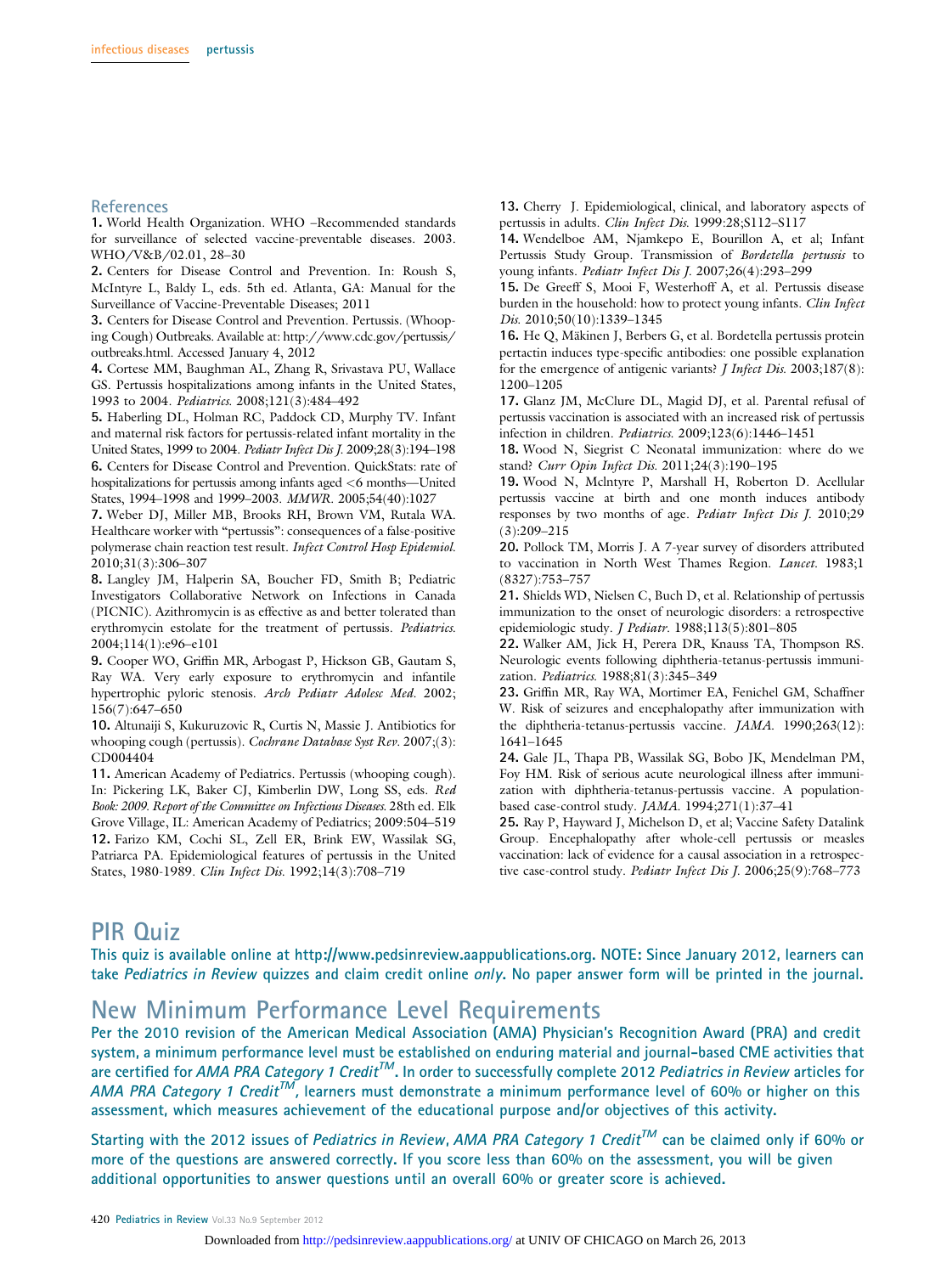- 1. An obstetrical resident asks you when to administer the pertussis vaccine to a 25-year-old pregnant woman whose immunization status is unknown. You tell the resident that, among the following, the soonest recommended time would be after
	- A. 16 weeks
	- B. 20 weeks
	- C. 24 weeks
	- D. 28 weeks
	- E. 32 weeks
- 2. The woman delivers before the vaccine is administered. You recommend that the following people who live in the household be vaccinated:
	- A. Both parents
	- B. Mother
	- C. Parents and siblings over 10 years
	- D. Parents, siblings over 10 years, and grandparents
	- E. Parents, siblings over 10 years, grandparents, and nanny
- 3. A 4-month-old infant boy has had a fever (100.6˚F), a persistent cough, and nasal discharge for the past week. You are considering a diagnosis of pertussis. The most practical and rapid laboratory study to confirm the diagnosis is
	- A. Complete blood count with differential
	- B. Culture on Regan-Lowe medium
	- C. Fluorescent antibody testing
	- D. Polymerase chain reaction testing
	- E. Serum antibody titer
- 4. The diagnosis of pertussis is confirmed. The antibiotic of choice for an infant this age is
	- A. Azithromycin
	- B. Erythromycin
	- C. Penicillin
	- D. Trimethoprim-sulfamethoxazole
	- E. Vancomycin
- 5. The infant is begun on appropriate treatment. The parents ask when he can return to child care. You tell them that their son will no longer be contagious after receiving antibiotic therapy for
	- A. 24 hours
	- B. 48 hours
	- C. 72 hours
	- D. 5 days
	- E. 10 days